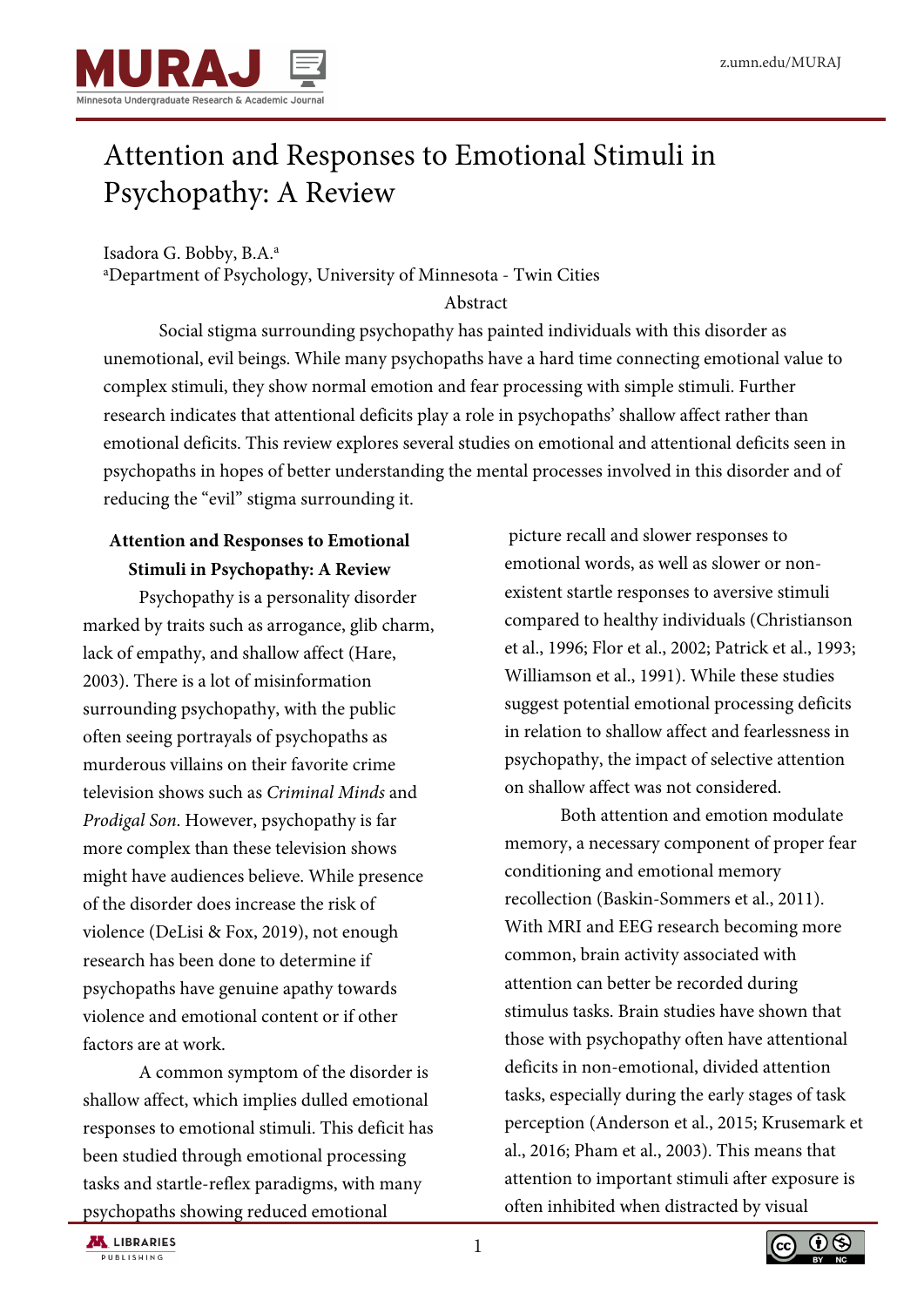complexity or a separate stimulus. Interestingly, more recent studies addressing attention and emotion in psychopaths only find abnormal emotional stimulus reactions when the participant is distracted before exposure to a conditioned stimulus (Baskin-Sommers et al., 2011) or when the emotional stimulus is complex rather than simple (Glass & Newman, 2009; Sadeh & Verona, 2012). Emotional stimulus processing in psychopaths seems normal for simple emotional stimuli to which full attention can be given. These findings indicate that selective attention may play a key role in decreased emotional reactions to emotional stimuli in psychopathy.

Though there are few studies on psychopathy investigating purely the interaction between attention and emotion, there are many studies exploring one or the other. This review has included the most recent research investigating emotional memory recollection in relation to attention in psychopaths (Baskin-Sommers et al., 2011; Glass & Newman, 2009; Sadeh & Verona, 2012), and general attention deficits within the disorder (Anderson et al., 2015; Krusemark et al., 2016; Pham et al., 2003). To explore the interaction between attention and emotion, brain-based studies are needed. More research must be done to explore how these two factors interact to produce shallow affect seen in many psychopaths.

### **General Attention Deficits in Psychopathy**

 Attentional irregularities with nonemotional stimuli are found in those with psychopathy (Anderson et al., 2015; Krusemark et al., 2016; Pham et al., 2003). A study by Pham et al. (2003) administered six separate attention and executive function tests to psychopathic and nonpsychopathic prisoners. Psychopaths consistently illustrated an inability to control selective

attention when being misled by distractors. However, all other cognitive abilities tested seemed intact, indicating no obvious cognitive deficits (Pham et al., 2003). These results show selective attention deficits in psychopaths even in the absence of emotional stimuli, indicating that attentional abnormalities may contribute to abnormal results found in emotional memory tasks.

 It is important to explore whether this attentional deficit arises simply from environmental distractors like those in the study above, or if attention is allocated somewhere with a personal goal in mind. That is, do the internal goals of those with psychopathy facilitate this attentional bias? Through the examination of EEG (electroencephalogram) event-related potential (ERP) recordings, it appears that this may be the case (Anderson et al., 2015; Krusemark et al., 2016).

ERPs are responses in the brain related to cognitive, sensory, or motor events. In an auditory oddball detection task in which participants respond to infrequent target pitches while being exposed to standard, secondary pitches, those with psychopathy showed reduced ERPs (lower brain responses) to the standard, secondary stimuli compared to controls (Anderson et al., 2015). Results also showed stronger early selective attention to the target stimuli with higher resistance to the standard, secondary stimuli. These findings indicate that in those with psychopathy, far more attention was allocated to the target stimulus (that which was associated with the primary task, and therefore a personal goal) compared to the standard, secondary stimuli (those that had no relation to the primary task, and therefore, no personal goals). Controls showed a greater ability to shift attention from the standard, secondary stimuli to the primary stimulus without blocking out the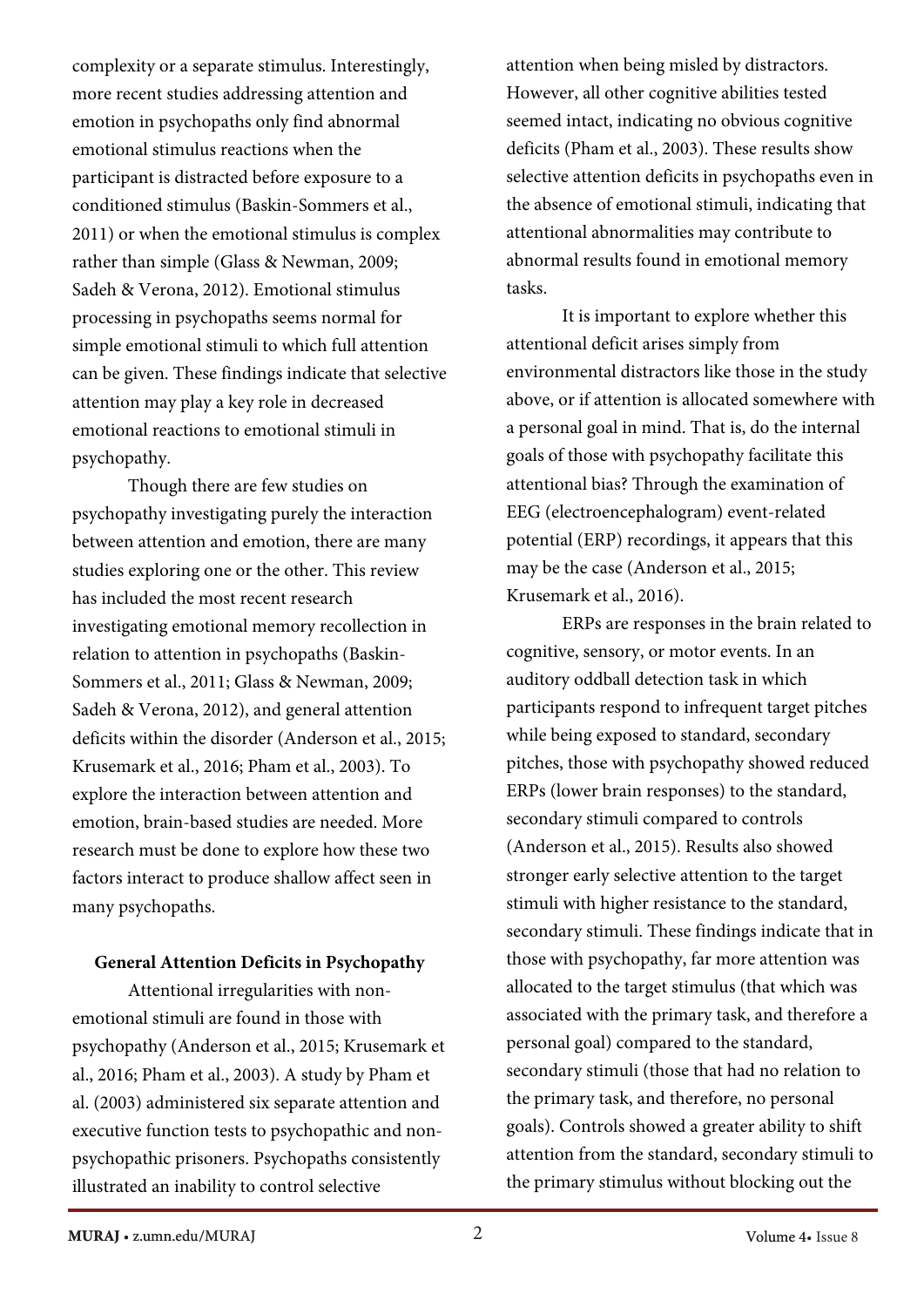secondary stimuli. This indicates that psychopaths' strong fixation on achieving a primary goal may correlate with selective attention deficits.

Abnormally strong attentional allocation toward a simple primary goal was also seen in a study by Krusemark et al. (2016). They administered a color task in which prisoners rated as having high, intermediate, or low psychopathy indicated the orientation of a target, in this case, a red rectangle out of grey rectangles. A size task in which the target was the smallest rectangle out of all grey rectangles was also administered. The color task provided setcongruent cues, meaning the color of the target was consistent throughout the trials. The size task, on the other hand, provided set-incongruent cues because of the varying sizes of the target rectangles. It is important to note that the average person can have psychopathic tendencies, but this does not make them a psychopath. Because of this, those with low psychopathy scores are often considered controls while those with high psychopathy scores are considered "psychopaths".

Responses to the set-congruent cues of the color task by those with high psychopathy were both faster and more accurate than those to the set-incongruent cues of the size task, whereas those with low and intermediate psychopathy scores showed similar responses in both tasks. Furthermore, those with high versus low and intermediate psychopathy scores showed stronger activation of an electrophysiological marker of selective attention in response to pre-target setcongruent cues compared to set-incongruent cues (Krusemark et al., 2016). These key findings suggest that simple personal goals play a greater role in early perceptual processing leading to deficits in selective attention in those with more severe psychopathy.

## **Attention Deficits to Emotional Stimuli in Psychopathy**

If psychopaths' attention is allocated based on personal goals, this could explain intact emotional stimulus responses to simple emotional tasks in which full attention can be given, and decreased responses to complex stimuli without connection to a set goal. Lesser than normal responses to emotional stimuli have been found in those with psychopathy only when participants were already distracted or when the stimulus was visually complex (Baskin-Sommers et al., 2011; Glass & Newman, 2009; Sadeh & Verona, 2012).

### **Distraction**

In psychopathy, if attention is misdirected before presentation of an emotional stimulus, the conditioned response to the stimulus will decrease (Baskin-Sommers et al., 2011). In Baskin-Sommers et al.'s (2011) conditioning paradigm, those with high psychopathy did not show decreased general fear responses to fear cues like those in other studies. Instead, significant reductions in fear response only occurred under the early alternative focus condition in which they had their attention focused on an unconditioned cue before the threat cue arose. This shows that lesser attention correlates with diminished fear responses in psychopaths, meaning attention is not automatically directed towards fearful stimuli like it is in participants low on psychopathy. Instead, attention was allocated to the primary stimulus (the unconditioned cue) and failed to address the peripheral stimulus (the conditioned cue) even when it was important. These findings indicate a change in expected outcome and personal goal of the participant when misled by a stimulus with no definite, important outcome (Baskin-Sommers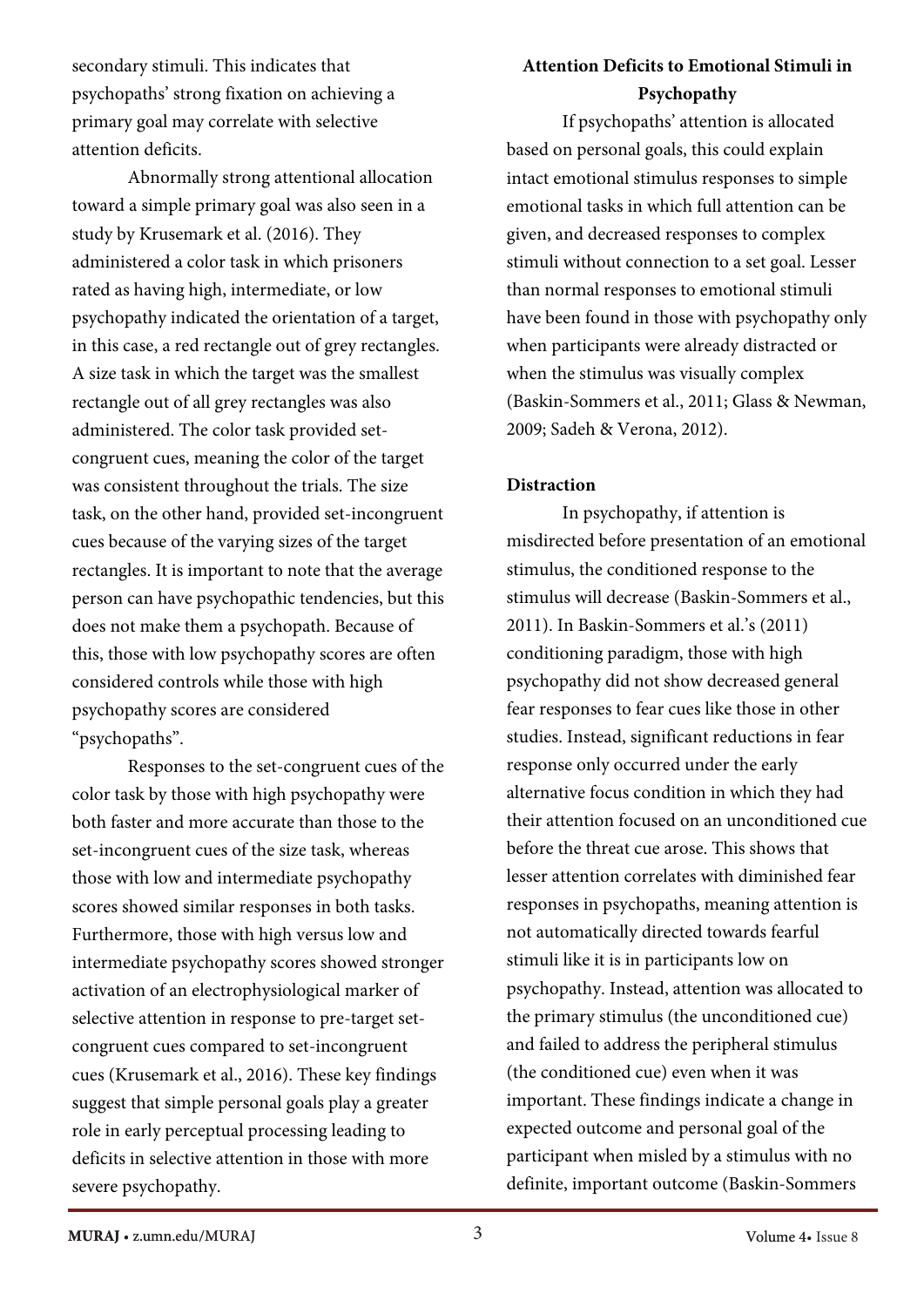et al., 2011). Compared to the average person, someone with psychopathy may be more easily misled by distractions involving a personal goal despite having other important social and emotional obligations to attend to. With attention so easily allocated to and from traditionally emotional situations, those with this trait may present as callous and unemotional.

#### **Stimulus Complexity**

 An emotional word recall study by Glass and Newman (2009) found that adding context or visual complexity to an emotional stimulus decreases emotional memory recollection in psychopaths. Low-anxiety psychopaths and lowanxiety control participants were asked to recall as many words as they could from a presentation of positive, negative, and neutral words. There was little difference between the groups in word recall without context, showing that emotional words (positive and negative) did facilitate word recollection in psychopaths when that was the sole stimulus of focus. However, when context was added in the form of either a yellow or blue rectangle around the word or a change in word color (yellow or blue), emotional word bias decreased in psychopathic participants while it increased in control participants. This reflects a limitation in attentional response to emotional information, but not necessarily an inability to process emotional stimuli. With the distraction of the rectangles and colors, emotional words were no longer the obvious focus or goal of the experiment and far less attention was given to emotional variations (Glass & Newman, 2009).

#### **Psychopathic Trait Differences**

 This selective attention deficit could be related to certain traits found in psychopathy (Sadeh & Verona, 2012). ERPs from a study by Sadeh and Verona (2012) found that in those with high affective-interpersonal traits such as lack of empathy, manipulativeness, and superficial charm, greater attentional resources were needed to process complex unpleasant pictures compared to simple pictures. This was shown through a negative correlation between complexity of unpleasant images and fearpotentiated startle responses. With greater attention needed to process complex emotional stimuli, normal fear responses were reduced (Sadeh & Verona, 2012). Impulsive-antisocial psychopathic traits such as antisocial behavior, impulsivity, and lack of goals, surprisingly showed no interaction with picture complexity, suggesting only those with high affectiveinterpersonal traits allocated attention to the processing of simple or complex images. Furthermore, interpersonal traits of psychopathy have been uniquely linked to reduced right uncinate fasciculus (UF) integrity, which is the major white matter path between the amygdala, prefrontal cortex, and other limbic regions (Wolf et al., 2015). This could indicate abnormalities in stimulus-outcome associations through lesser connections between the amygdala and prefrontal cortex, ultimately affecting which stimuli are viewed as worthy of allocated attention. However, more research must be done on brain abnormalities in psychopaths and attention's role in their emotional responses to support this statement.

#### **Conclusion**

 General selective attention deficits have been found in those with psychopathy during exposure to non-emotional stimuli (Anderson et al., 2015; Krusemark et al., 2016; Pham et al., 2003). Though no cognitive dysfunction has been found, psychopaths seem to struggle with selective attention to important stimuli when being misled by distractors (Pham et al., 2003).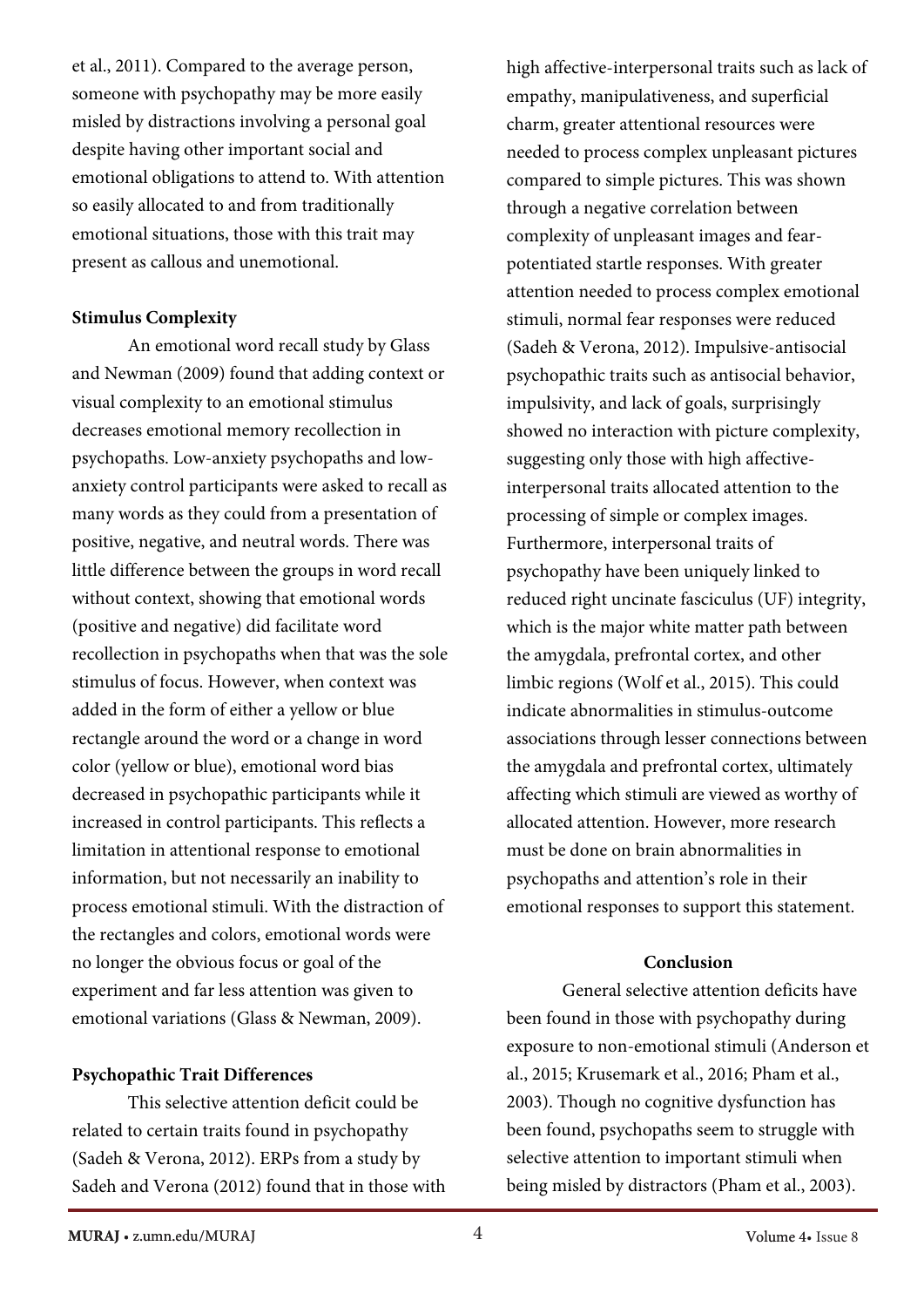Overallocation of attention to a general personal goal rather than important stimuli could account for these deficits (Krusemark et al., 2016; Anderson et al., 2015). It seems these personal goals modulate attention in psychopaths rather than emotional connections like in healthy controls (Baskin-Sommers et al., 2011; Glass & Newman, 2009; Sadeh & Verona, 2012). Attention modulates emotional responses and emotional recollection, but differences in psychopathic traits could play a role in the extent to which this happens (Sadeh & Verona, 2012; Wolf et al., 2015).

 If attention is allocated to a psychopaths' primary goal, variations in emotional responses in psychopaths could be related to whether they view certain emotional stimuli as relating to primary goals, rather than simply feeling a motivational connection as seen in non-psychopaths (e.g., Baskin-Sommers et al., 2011). Furthermore, decreased connections between the amygdala and prefrontal cortex in psychopaths indicate potential stimulus-value association and selective attention abnormalities which may alter primary goalassociations in psychopaths (Wolf et al., 2015).

### **Limitations and Directions for Future Research**

 Many of the studies included in this review only involved male psychopaths in prisons. With much psychopathy research involving males, it is unclear whether the majority of psychopaths tend to be male or if females may have less noticeable traits and therefore go undetected. Females with psychopathy tend to possess more negative selfviews and hysteria compared to the grandiosity found in males (Smith et al. 2018). Trait differences between the sexes may alter findings regarding shallow affect, attention and emotion, and should be further explored.

Current data could still help direct future research on attention and emotion in psychopathy towards exploring variations of attention and

emotional responses within the disorder. Future research should investigate how these findings on attention and emotion translate to real-world situations by including simple and complex realworld emotional situations or videos. Recording brain activity during tasks will also incorporate attentional feedback into emotion research, helping researchers better understand the interaction between attention and emotion in psychopathy. With more focus placed on attention's role in shallow affect and how the brain responds to complex and simple emotional stimuli in psychopathy, more could be understood about emotional processes involved in the disorder and surrounding stigma could be reduced.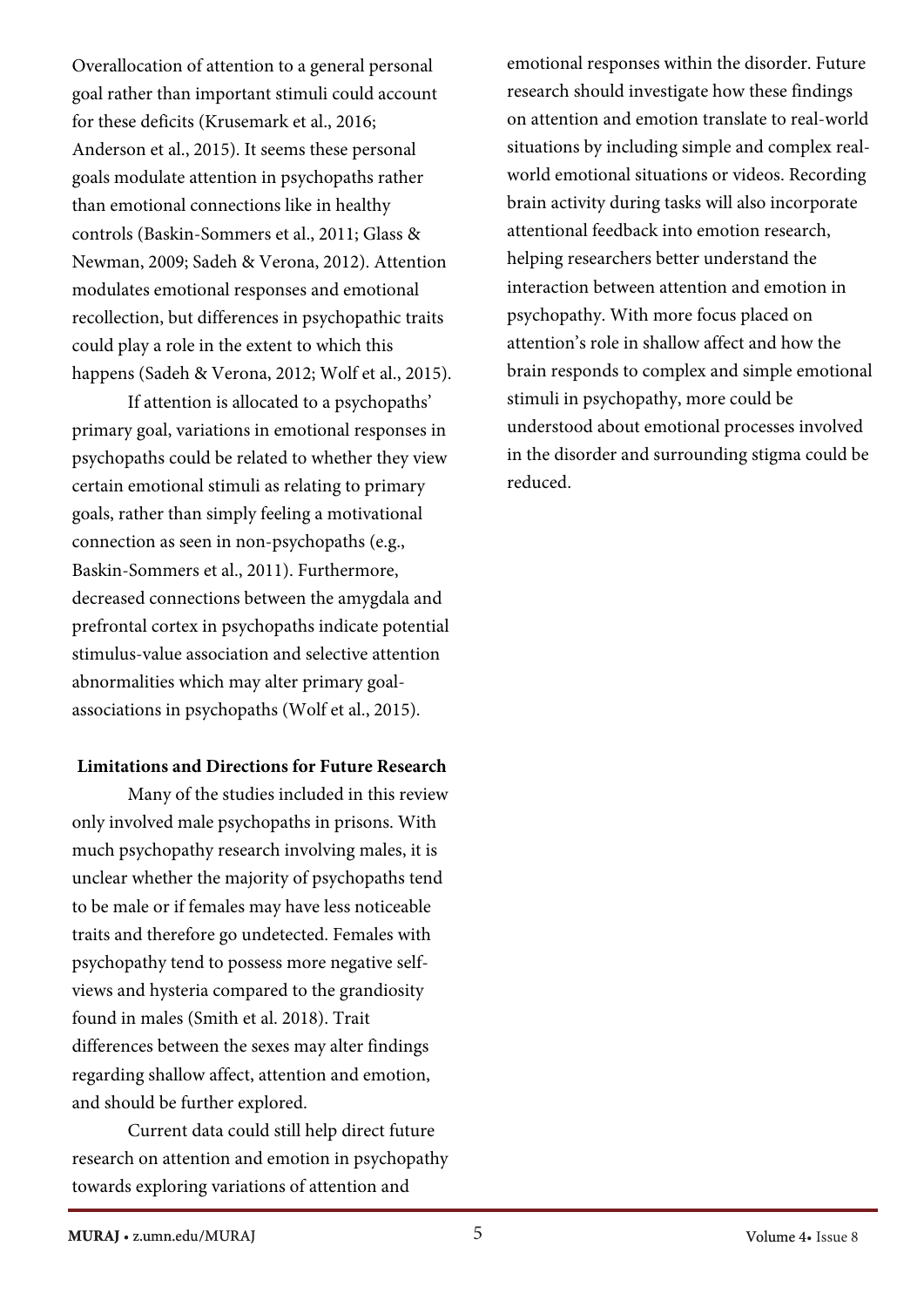#### **References**

- Anderson, N. E., Steele, V. R., Maurer, J. M., Bernat, E. M. & Kiehl, K. A. (2015). Psychopathy, attention, and oddball target detection: New insights from PCL-R facet scores. *Psychophysiology, 52*(9), 1194-1204. h[ttps://doi.org/10.1111/psyp.12441](https://doi.org/10.1111/psyp.12441)
- Baskin-Sommers, A., Curtin, J., & Newman, J. (2011). Specifying the attentional selection that moderates the fearlessness of psychopathic offenders. *Psychological Science, 22*(2), 226-234[.https://doi.org/10.1177/0956797610396227](https://doi.org/10.1177/0956797610396227)
- Christianson, S.-Å., Forth, A. E., Hare, R. D., Strachan, C., Lidberg, L., & Thorell, L.-H. (1996). Remembering details of emotional events: A comparison between psychopathic and nonpsychopathic offenders. *Personality and Individual Differences, 20*(4), 437–443. [https://doi.org/10.1016/0191-8869\(95\)00220-0](https://doi.org/10.1016/0191-8869(95)00220-0)
- DeLisi, M. & Fox, B. (2019). Psychopathic killers: A meta-analytic review of the psychopathy-homicide nexus. *Aggression and Violent Behavior, 44*, 67- 79.<https://doi.org/10.1016/j.avb.2018.11.005>
- Flor, H., Birbaumer, N., Hermann, C., Ziegler, S., & Patrick, C. J. (2002). Aversive Pavlovian conditioning in psychopaths: Peripheral and central correlates. *Psychophysiology, 39*(4), 505–518. ht[tps://doi.org/10.1017/S0048577202394046](https://doi.org/10.1017/S0048577202394046)
- Glass, S. J., & Newman, J. P. (2009). Emotion processing in the criminal psychopath: The role of attention in emotion-facilitated memory. *Journal of Abnormal Psychology, 118*(1), 229-234. <http://doi.org/10.1037/a0014866>
- Hare, R. D. (2003*). Manual for the revised psychopathy checklist.* (2nd ed.). Multi-Health Systems, Toronto.

Krusemark, E. A., Kiehl, K. A. & Newman, J. P. (2016). Endogenous attention modulates